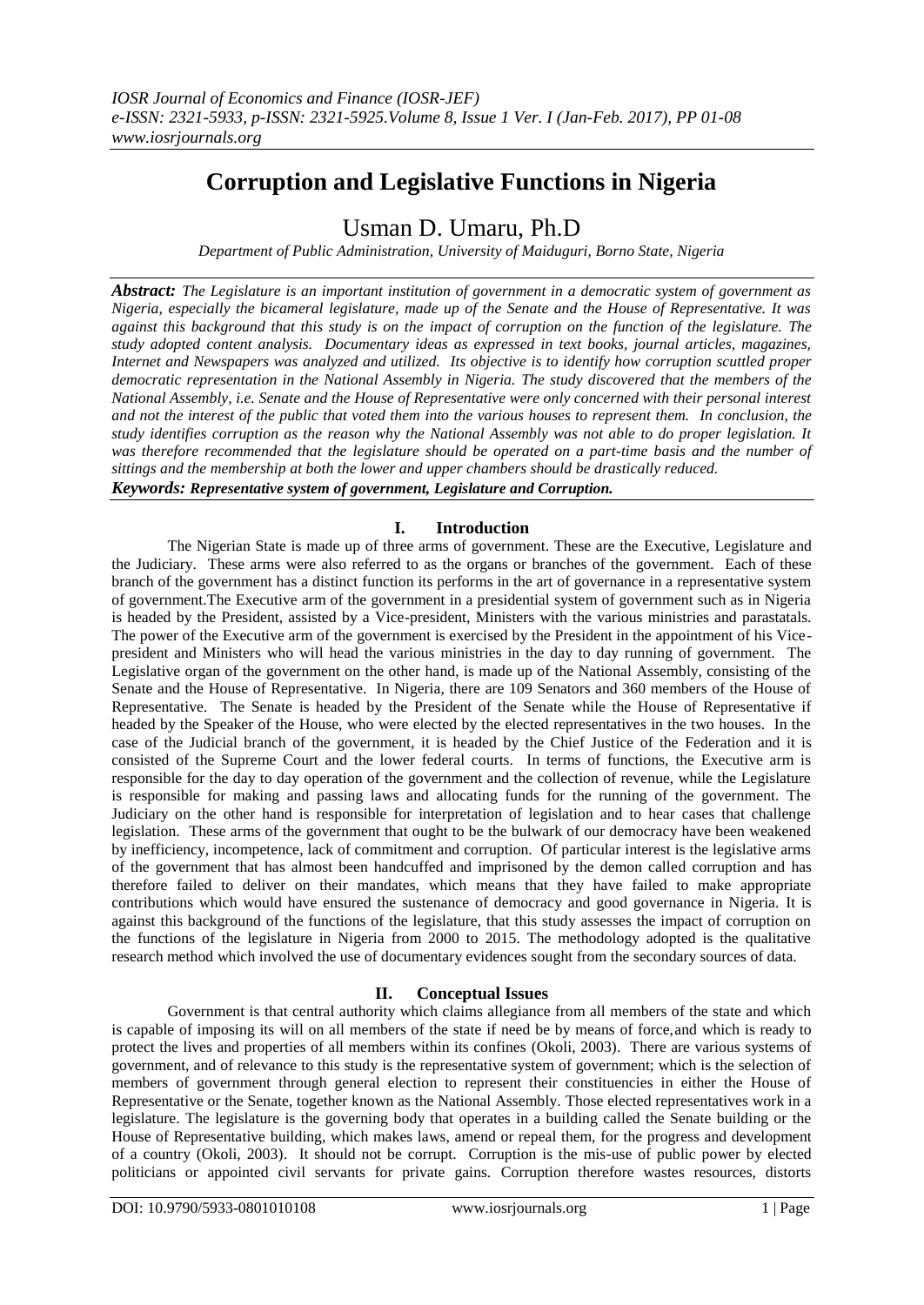budgetary allocations, breeds inefficiency and unpredictability, slows and erodes development and lowers respect for constituted authority (Ogboru, 2009).

#### **III. Theoretical Framework**

The Elite theory shall be appropriately used to analyse this study.Mbah (2006), stated that Mosca, a theorist of political elite, said that in all societies, two classes of people existed. That is a class that rules and a class that is ruled. The ruling class is always minority and performed all the political functions, monopolizes power and maximizes its enjoyment of socially available values. In politics, the ruling class is seen in terms of a small group dominating the whole society and taking the important decisions which make the mark and history in politics. As such, in a mass participatory democracy such as Nigeria, consensus is generally brought about by a few or supported by them as representative of the people. Therefore, in Nigeria, the 109 members of the senate and the 360 members of the House of Representative are political elites within the class that rules and representing their various senatorial districts and constituencies on behalf of the people of these areas. These political elites, as members of the National Assembly are discriminatory, pre-emptive, and preventive and savours of a divine rightto say what politics ought to be and tend to disregard and snobs mass opinions and competences. They tend to claim and retain powers by perpetuation until circumstances eject or forced them from power. To them, democracy is an uneasy political nomenclature (Mbah, 2006).

#### **IV. Literature Review**

A Legislature can be bicameral or unicameral. A bicameral legislature consists of two houses (chambers), the upper and the lower house. Countries with bicameral legislatures include United States of America, United Kingdom and Nigeria. In the case of unicameral legislature, it refers to a legislature that is consisted of one house or chamber. Countries with unicameral legislatures are United Arab Emirate, Poland, Denmark, Finland, Israel, Spain, Cote 'd voire, Senegal, New Zealand, Tanzania and Sierra Leon (Okoli, 2003). The legislature in Nigeria is bicameral. That is, it consisted of two houses, made up of the Senate and the House of Representative. The Senate is known as the upper house, while the House of Representative is known as the lower house. Both houses are referred to as the National Assembly. By adopting bicameralism, Nigeria enjoys the following advantages: bicameralism accommodate different groups in either the upper or lower house and ensures the success of federalism; bicameralism also ensures that bills and legislations are properly and exhaustively discussed before they become law, thus preventing the arbitrary and whimsical imposition of laws on the people by a single house (Okoli, 2003).

The functions of the legislature are law making; strict surveillance over the actions of the executive; amending the constitution whenever the need arises; control national finances through regulation of borrowing, taxation and supervision of governmental expenditures; publicizing issues and bring them to public focus; plays active and decisive roles in major appointments to the executive or judicial offices; plays active part in negotiating and ratifying treaties and delegates law-making authority to certain executive ministries and quasilegislative bodies such as boards, agencies, commissions and parastatals (Okoli, 2003). However, the 1999 Constitution of the Federal Republic of Nigeria assigned three roles to the National Assembly. These are legislation, appropriation and oversight functions. Under the legislation, they are empowered to make and unmake law such as the Freedom of Information Law; under appropriation, they approve the executive expenditure such as Budget and in oversight , they are suppose to supervise, regulate and control the Ministries, Departments and Agencies (Agbo, 2012).

## **V. Oversight Function of the Legislature**

The Oversight function of the legislature is a very important factor in democracy, because without it, all the other arms of government can do whatever they like without intervention. Oversight is the process of asking questions, which come in the form of investigative probes with the attendant public hearings, with live coverage (Ogene, 2012). It has been observed by Nigerians that both houses of parliament leverage on the oversight functions to enrich individual members instead of monitoring governance. This is because some Ministers, Director-Generals of Departments and Agencies and Chief Executives of Companies whose establishments had come under public scrutiny, had alleged that they had faced intimidation and extortion from law- makers. These law-makers struggle to be in "lucrative" committees with potential for probes, public hearings and oversight visits. From 2008 to 2012, at least 35 major probes had been carried out by the National Assembly in the exercise of their oversight functions.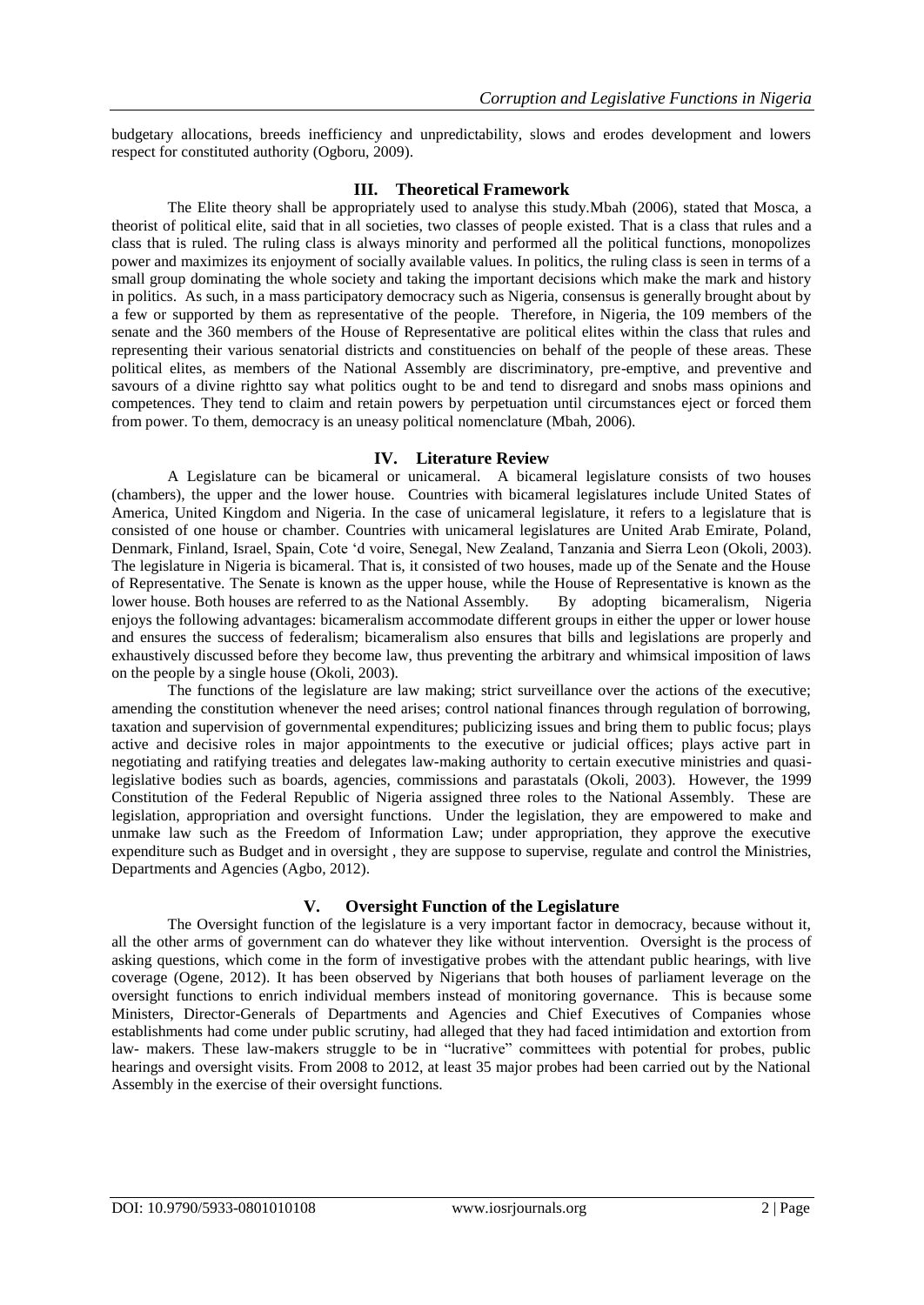| $S/N0$ .       | Probe                                                                   | Year                |
|----------------|-------------------------------------------------------------------------|---------------------|
|                | House of Rep. probe of Energy Sector                                    | 2008                |
| $\mathfrak{D}$ | Senate probe of FCT Minister, El-Rufai                                  | 2008                |
|                |                                                                         |                     |
| 3              | House of Rep. probe of Railway project                                  | 2008                |
| $\overline{4}$ | Senate probe of Jos crisis                                              | December, 2008      |
| 5              | House of Rep. probe of Finance Ministry over 2007 budget                | 2008                |
| 6              | House of Rep. probe of Jos crisis                                       | January, 2009       |
| 7              | House of Rep. probe of Customs scam                                     | January, 2009       |
| 8              | Senate probe of Obasanjo and Yar'Adua on solid minerals special account | February, 2009      |
| 9              | NASS probe of World Bank Aviation loans of 2006                         | March, 2009         |
| 10             | Senate probe of Federal Government sales of houses in Lagos and Abuja   | 2009                |
| 11             | House of Rep. probe of sale of Nigerian House in New York               | February, 2010      |
| 12             | Senate probe of lead poisoning in Zamfara State                         | 2010                |
| 13             | Senate probe of NIMASA and Shippers' Council                            | 2008                |
| 14             | Senate probe of Ajaokuta Steel Company concession                       | <b>March</b> , 2008 |
| 15             | Senate probe of Transport Ministry, 1999-2008                           | May, 2008           |
| 16             | House probe of NNPC fund                                                | 2009                |
| 17             | Senate probe of transport sector                                        | September, 2008     |
| 18             | House of Rep. probe of the Salami/Katsina-Alu face-off                  | 2011                |
| 19             | Senate probe of Establishment and Public Service-Pension                | 2012                |
| 20             | Senate probe of the Bureau of Public Enterprise – BPE                   | 2012                |
| 21             | House of Rep. probe of the Capital Market                               | 2012                |

**Source:** Agbo, 2012.

Table 1 above shows the National Assembly probes for four years, i.e. from 2008 to 2012.

The Law-makers in the National Assembly have turned probes and public hearings into marketing assets. Every committee struggles to conduct at least one probe. The pattern in the life cycle of a typical committee oversight activity of the National Assembly starts by discovering a target institution, then a motion of "urgent national importance" is raise during the plenary to draw attention to the problem in the sector. The plenary to draw debate is thrown open and later referred to the appropriate committee to investigate. The committee will then order a public hearing. During the hearing, the process goes through the assault stage where the invitees are pummeled to submission, if they are not confident enough or made amenable to settlement, followed by the agreement stage and possible apologies. The report is then released with en ought loop-holes for the accused person to escape with most of his/her loot. For example, the report of an Investigative Committee that probed the management of Pension Fund in Nigeria that was submitted to the Senate, reported widespread looting, with over N58 billion pension funds reported missing and N273.94 billion was the difference between what was received and what was paid out. The Pension Task Force Team headed by Abdulrasheed Maina was asked to refund N15,386, 122.96 being the differentials between the claims of payment of pensions by the task force team and the actual expenditure thereto. The committee also recommended the arrest and prosecution of Maina, John Yusuf, B.G. Kaigama and all members of the pensions Task Team for crimes of fraud, embezzlement, misappropriation, misapplication, illegal virement, contract splitting, and award of contract to non-existing companies and outright stealing of pension funds, which should be recovered from them. But Maina and some members of his team, including a representative of the Independent Corrupt and other related offences Commission (ICPC) on the committee stated that the report is incompetent. In addition, a source in the presidency describe the report as a product of fraud as a result of the poor intellectual ability of most law makers that affect their contribution to debate and investigations (Agbo, 2012).

Also, the House of Representative committee on Capital Market performed poorly when they took on Arumah Otteh, former Director-General, Security and Exchange Commission. The Director-General discovered during the public hearing that some of the committee members have little knowledge of the issue they were probing. This kind of performance gives the impression that law makers undertake oversight function for reasons other than the noble cause. Another case of poor oversight function by the legislature was the Senate Committee on Communication probe of poor GSM services. The legislators were alleged to have received N4.4 million recharge cards from a major service provider in order to overlook complaints of high call rates, thus refusing to ease the plight of consumers (Agbo, 2012).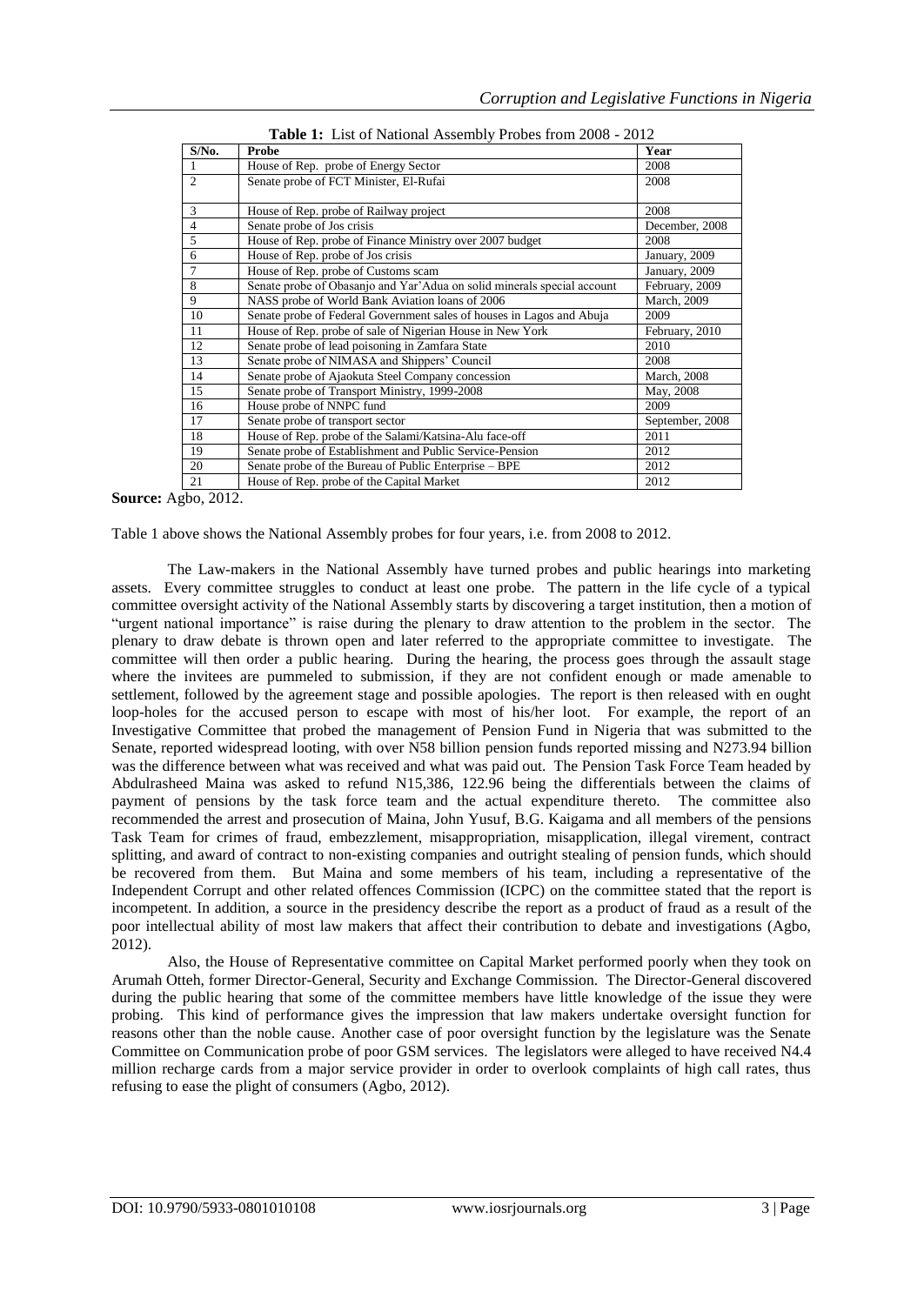## **VI. Corruption in the National Assembly**

An Elder Stateman in Nigeria, Alhaji Yusuf Maitama Sule (Dan Masanin Kano), stated that what Nigeria has as politicians today were a large chunk of irresponsible people, who were job seekers and businessmen, who came to look for their daily bread; who did not come give b ut to take away; did not come to lead but loot, which they were doing blindly (Nmeribeh, 2010). This statement was as a result of the actions and behaviours of the second republic legislators who came on board in 1999, when Olusegun Obasanjo was elected as the President of Nigeria and his party, the Peoples Democratic Party (P.D.P.) commands the majority in the National Assembly. With this development, the President and the PDP Governors would have no need to lobby so hard and bribe their way to get their bills passed. Right from then, the members of the National Assembly concerned themselves with money spinning projects to grow fat at public expense. Law making became synonymous with money making (Mbah, 2002).

The first thing the Senators did in 1999 when they came to the Senate was to collect N3.5 million each as furniture allowance, despite the cry by Nigerians against it, and which was ignored by the Senators and one of them stated that they were not in Abuja to share poverty. The same Senators collected N1 million each to override the Electoral Act of 2002 and N3 million each as bribe to drop the impeachment bid against the then President Olusegun Obasanjo (Mbah, 2002). In the case of the House of Representative, the members were perpetually at war with one another over money to be shared among them and not about development of Nigeria. Even some members of the House have accumulated hotel bill of N110 million for long period of lodging of their relations and girl friends. Within the same period, the then Speaker of the House of Representative, Ghali Umar Na'Abba, accused the then President Olusegun Obasanjo of bribing Members to impeach him. The bundles of the money meant for the impeachment bribe was displayed on the floor of the House of Representative for Nigerians to see (Mbah, 2002).

The activities and actions of the Members of the House of Representative were so appalling that Nigerians were faced with the ordeal of their representative fighting over looted public funds and sharing it among themselves. It was believed that all the State Assemblies members were simply in the pockets of their respective Governors (their pay-masters), who ensured that there was nothing like dissenting voices. The then Governor of Kaduna State (Ahmed Makarfi) was accused of bribing some members of the Kaduna State House of Assembly with N15 million to impeach the Speaker and his Deputy. The money was displayed on the floor of the house for the citizens of Kaduna State to see. In Benue State House of Assembly, the Speaker, Margaret Icheen, resigned because according to her, the Benue State House of Assembly was stinking of corruption due to the resolve of the members to wine and dine with corruption. In the same vein, the Legislative Houses in Ondo and Kogi States were aware of the allegations that their Governors the, Adebayo Adefarati (Ondo State) and Abubakar Audu (Kogi State) have fraudulently enriched themselves. The then Governor of Kogi State did not deny owing properties worth several millions of dollars abroad which he acquired after becoming Governor. These made Nigerians to believe that the Legislators at both the Federal and State levels only come alive and engage in robust debate only when there is graft money to be shared and cared about nobody but themselves and their martinettes (Mbah, 2002).

## **VII. Corruption by the Legislative Leadership**

The corruptions taking place in both the National and State Assemblies were as a result of the involvement and collaboration with the leadership of both houses. In the first republic, the then Senate President, Ewerem was removed from office in 1999 and replaced with Senator Chuba Okadigbo, because it was alleged that he collected N25 million for the purchase of furniture and also received a bribed of N6 million from the street light contract. Within the same period, the Senate President, who replaced Evans Ewerem, Chuba Okadigbo and his Deputy, Haruna Abubakar were impeached, because the Senate President allocated to himself the sum of N37.2 million as furniture allowance; bought cars for N30 million; receives N29 million for Christmas; approved N600 million as consultancy fees and N70million for the construction of office complex and the purchase of ram. His Deputy (Haruna Abubakar) received N16.9 million for Christmas and N3.2 million for Sallah. Other allegations include N175 million contract for the street lightning of Eagle Square instead of N57 million estimated by the Federal Capital Territory and N7 million spent on gardening (hip-hip for the green party). These contracts were given to unregistered companies ( Ogoh, 2000).

When Chuba Okadigbo was removed as Senate President, he was replaced by Senator Pius Ayim as Senate President. Pius Ayim was also alleged to have involved himself in some shaddy deals such as awarding contract for N15.9 million for the supply of National Flag; N4.8 million for the repair of car attached to his office; N917.82 million for the purchase of Peugeot 406 cars for Senators; collection of N10.29 million as eastacode allowance etc.( Ogoh, 2000).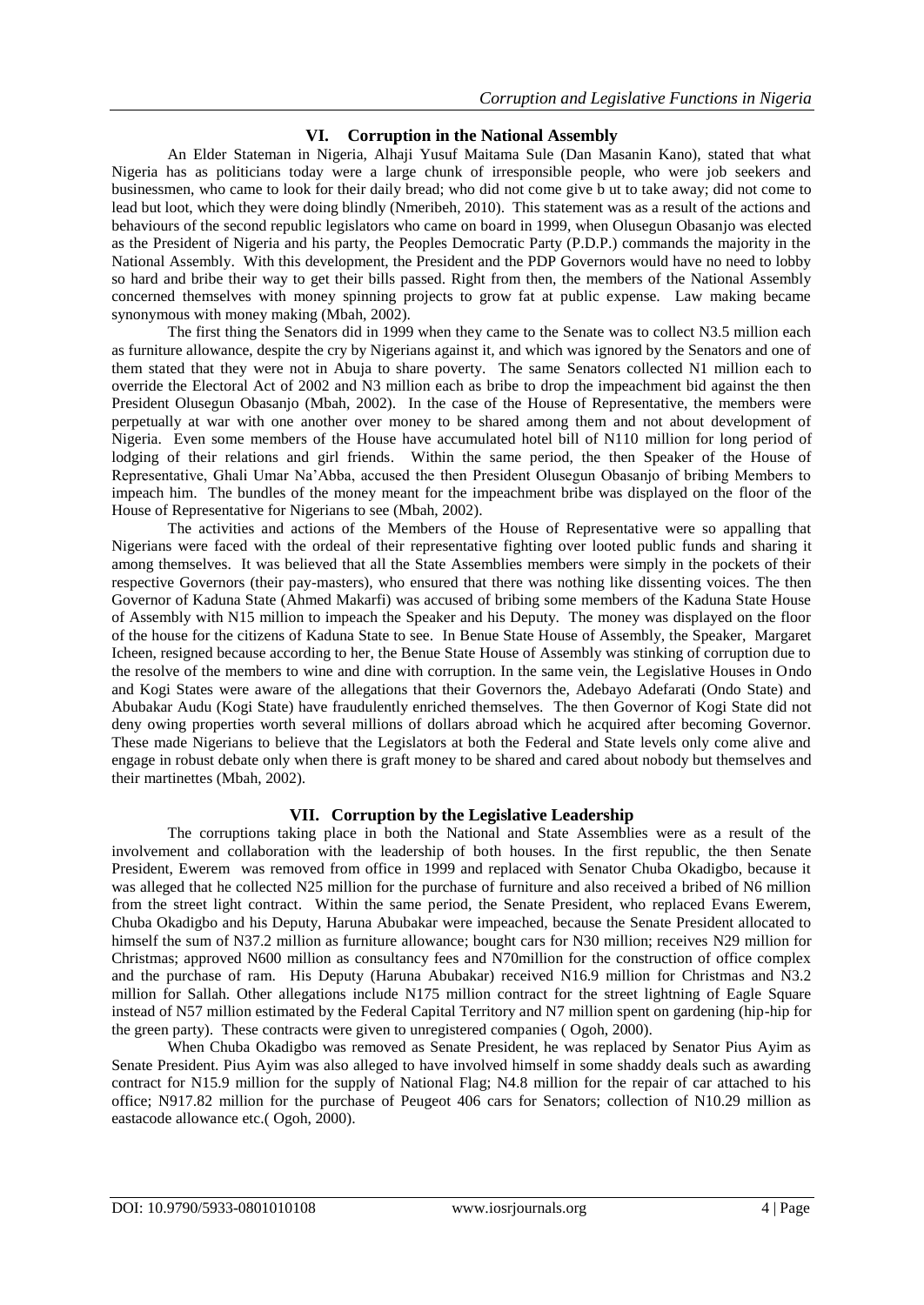Ghali Umar Na'Abba was a former Speaker of the House of Representative. He was alleged to have mismanaged N20 million meant for the construction of a Press Centre and also collected an overdraft of N1.5 billion together with approving for himself the sum of N22.9 million (Okoro, 2002). Another former Speaker, Patricia Olubumi Etteh who was the first female Speaker in Nigeria was impeached because she approved the sum of N238 million renovation contract of her official quarters without going through due process. She also approved the sum of N600 million for the purchase of a Body Massage Machine (Abimboye, 2011). Dimeji Bankole who took over as Speaker from Patricia Etteh, was equally alleged to have misappropriated N9 billion out of N11 billion capital votes of the House of Representative in the 2008/2009 Budget to corrupt practices. He also took a bank loan of N10 billion to finance the activities of the house without the knowledge of the members (Abimboye, 2011).

The  $8<sup>th</sup>$  Senate which was inaugurate on the  $9<sup>th</sup>$  of June 2015, seem not to be at par with the mood of Nigerian public, because in the midst of the economic hardship afflicting Nigerians, the Senate imported 36 sports utility vehicles twice the original price, each at N36.5 million. But in defending the action of the Senate, Senator Ibrahim Gobir, Chairman Senate Committee on Senate Services said:

The Upper house never spend over N4 billion to purchase 108 cars for law-makers as alleged in some quarters. Only 36 SUVs were bought at the cost of N36.5 million each. ….we had a close session and they agreed that we should vie one car per state; we sat down and agreed on who among the three Senators from each state needs the car most and that was what happened (Williams, 2015).

Senator Gobir dismissed the criticism from Nigerians about the Senate's insensitivity in spending such money on cars, given the country economic challenge. He then said: "come to think of it, there is no Minister that has not got about three, four cars – one Land Cruiser, may be a back up and two Hilux cars. There is no Director in the Civil Service that hasn't got a car. There is no Permanent Secretary that hasn't a Land Cruiser. In fact, every House of Assembly member has either a Prado or a Land Cruiser and here is a Senator, you say he cannot have one Land Cruiser." (Williams, 2015).

## **VIII. Ministerial Nominee, Bill passage and Corruption in the Legislature**

It has been alleged that Nigerian Legislators at the Upper chamber (Senate) do demand for bribes from ministerial nominees to facilitate their clearance at the Senate. These allegations came to the view when a Ministerial Nominee during the era of President Obasanjo, Mallam Nasir El-Rufai, alleged that Senator Ibrahim Mantu and Senator Jonathan Zwingina requested him to pay the sum of N54 million bribes to facilitate his clearance at the Senate. Also, another Ministerial Nominee, Miss Funke Adedoyi was told to play N100 million, but an official in the Presidency then, who was very close to her, provide some part of the money. Furthermore, Prof. Babalola Borishade, a former Minister of Education was equally approached by some Senators to pay them N50 million to facilitate his clearance (Akintunde, 2003).

In 2011, the House of Representative was expected to pass the Petroleum Industry Bill (PIB), which was earlier passed by the Senate. But the Multi-national companies were fighting seriously to ensure that the bill if passed at all should be in their favour. Because of this, there was an allegation that the Law-makers were given the sum of \$10 million dollars to pass the PIB in a form that will favour the Oil companies. Also, the Legislators were alleged to have demanded the sum of N600 million before they would agree to pass the Sovereign Wealth Bill (SWB), which seek to promote fiscal discipline and ensure better utilization of excess crude profit. The Bill was sponsored by the Presidency (Suleiman, 2011).

In the same vein, Representative Farouk Lawan and Mr. Emenalo Boniface collected \$3 million bribe with a view to ensure that Zenon Petroleum and Gas Ltd. Escape prosecution, even though the committee had ab-initio found it culpable in fuel subsidy fraud. An offence which is contrary to Section  $17(1)$  (a);  $8(1)$  (a) (b) (ii), and 23 (i) of the Corrupt Practices and Other Related Offences Act 2000 and punishable under Section 8(1) 17(10 and 23(3) of the same Act. Hon. Farouk Lawan was the Chairman of the House of Representative Ad hoc Committee on Monitoring of Fuel Subsidy. He corruptly obtained for himself \$500,000 from Mr. Femi Odetola, Chairman of Zenon Petroleum and Gas Ltd. As an inducement to remove the name of Zenon Petroleum and Gas Ltd. From the report of the House of Representatrive. Also, Mr. Emenalo Boniface, a public official and an Assistant Director, who was the Secretary of the Committee received from Mr.Femi Odetola the sum of \$300,000 for himself (Nnochiri, 2013).

## **IX. Nigerian Constitution and Membership of the National Assembly**

As a result of the various allegations of corruption that had plagued the National Assembly (Senate and House of Representatives) from 1999 to 2015, it has become germane to take a look at the provisions of the 1999 Constitution of the Federal Republic of Nigeria as it relate to the membership of the National Assembly, in terms of the exclusions of certain categories of Nigerians from being members of the National Assembly and the reasons for that. Section 66 (1, a-i) of the 1999 Constitution stipulated that no person shall be qualified for election to Senate or the House of Representatives, as such unworthy of making laws for the country, if he/she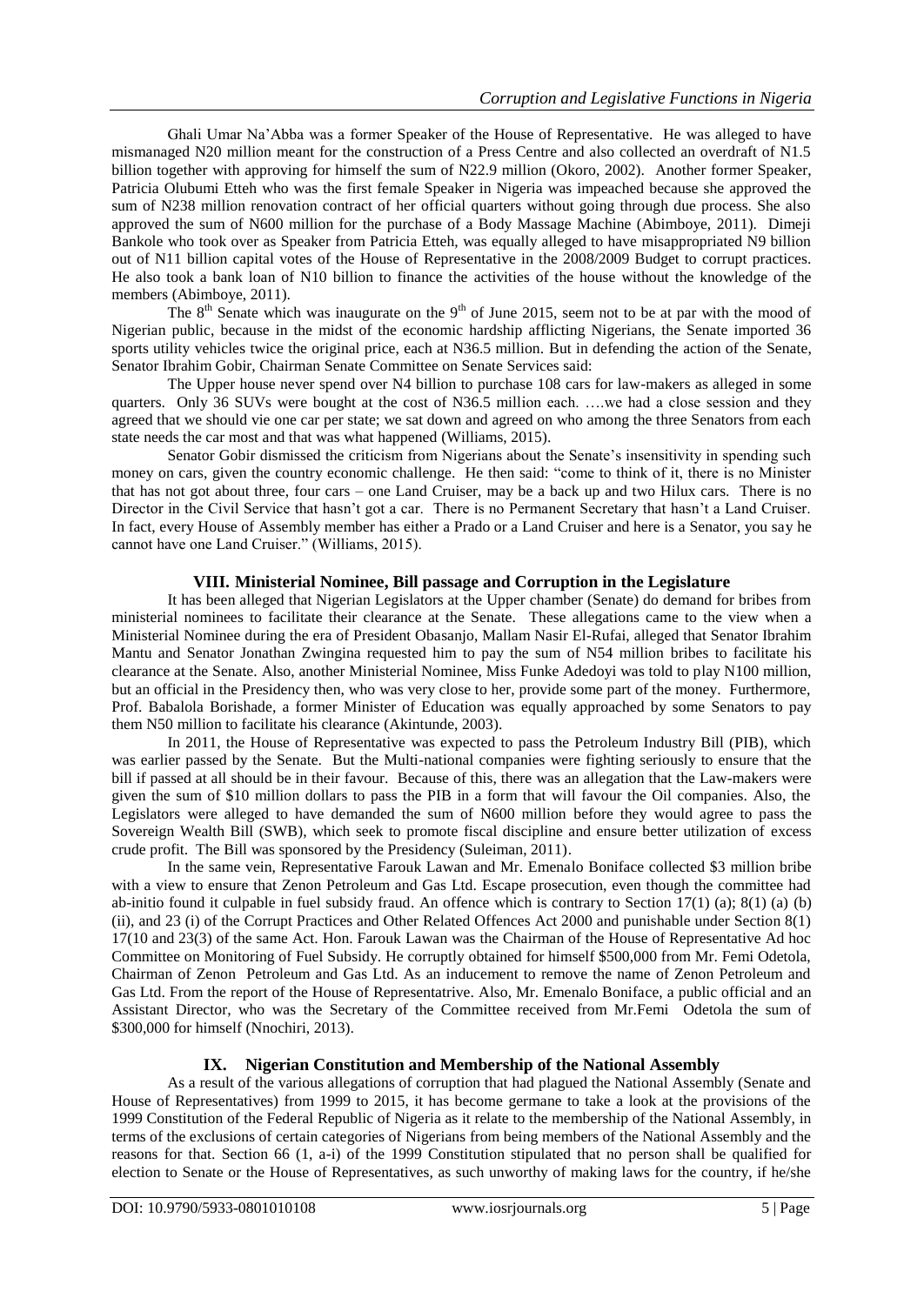amongst others, has been indicted for embezzlement or fraud by judicial commission of inquiry or administrative panel of inquiry or a tribunals set up under the Tribunals of Inquiry Act, Tribunal of Inquiry Law or any other law by the Federal or State government which indictment has been accepted by the federal or state governments respectively.In addition, members of secret societies, persons with forged certificates and undischarged bankruptcy were also disqualified. It has therefore been discovered that none of the 469 (109 Senators and 360 members of House of Representatives) members of the  $8<sup>th</sup>$  National Assembly, with criminal allegations based on the above provisions of the law, were indicted (1999 Constitution).

| S/No.          | <b>Name of Legislators</b>                      | <b>Criminal Allegations</b>                                                                                                                                                                                                                                                                                                                                                                                                                                                                                                                     |
|----------------|-------------------------------------------------|-------------------------------------------------------------------------------------------------------------------------------------------------------------------------------------------------------------------------------------------------------------------------------------------------------------------------------------------------------------------------------------------------------------------------------------------------------------------------------------------------------------------------------------------------|
| 1              | <b>Senator David Mark</b>                       | Court papers in London showed that in the early 2000s, He operated foreign<br>accounts with six million pounds: three at the Northern Bank, Isle of Man, and<br>one at the Allied Irish Bank, Jersey.                                                                                                                                                                                                                                                                                                                                           |
| $\overline{2}$ | Hon. Iorwase Hembe and<br>Hon. Ifeanyi Azubuogu | The duo were accused by the former Director-General of the Security and<br>Exchange Commission of demanding N39 million bribes and an additional N5<br>million, during the probe of the near collapse capital market in 2012.                                                                                                                                                                                                                                                                                                                   |
| 3              | Senator Bukola Saraki                           | He was alleged to have violated Nigeria's Money Laundering laws as a result of<br>the consistent stealing of public funds through his personal assistant, Abdul<br>Adama and other staff who helped him in laundering the monies in bits. They<br>were recommended for prosecution for offenses relating to Money Laundering<br>Act and Forex (4Monitoring and Miscellaneous Provisions) Act. The former<br>Attorney General and Minister of Justice, Mohammed Adoke directed the<br>Inspector-General of Police to stop further investigation. |
| $\overline{4}$ | Senator Theodore Orji                           | The Senator was linked to the withdrawal of N5.6 billion in cash from Abia State<br>accounts in the Guarantee Trust Bank, against the regulation of the Central Bank.<br>He was the conduit through which Abia state was defrauded during the 8 year<br>reign of his godfather, Kalu. He was in the detention of the EFCC when he won<br>the Governorship election in Abia State, he was released be of the constitutional<br>immunity. He is yet to be cleared.                                                                                |
| 5              | Senator Danjuma Goje                            | A former Governor of Gombe State. He was alleged to have stolen the sum of<br>N52 billion Gombe State funds. He was charged to court by the EFCC. The case<br>is ongoing.                                                                                                                                                                                                                                                                                                                                                                       |
| 6              | Senator<br>Goodhope<br>Uzodimma                 | He allegedly transferred funds from the account of the National Maritime<br>Authority to the former Head of State, General Abdulsalami Abubakar. He also<br>collected N250 million mobilization fee, which he made a refund. He was<br>detained by the EFCC when one of his companies - Transurb Technical Consult<br>Ltd – went bankrupt. He is yet to be cleared of any of these allegations.                                                                                                                                                 |
| 7              | Senator Adamu Aliero                            | He was a former Governor of Kebbi State. He was alleged to have stolen N10.2<br>billion funds of the State. He is yet to be cleared of the charges by the EFCC<br>and ICPC.                                                                                                                                                                                                                                                                                                                                                                     |
| 8              | AbdulAzeez<br>Senator<br>Murtala Nyako          | He was the son of the former Governor of Adamawa State, Murtala Nyako. He<br>was accused of stealing, abuse of office and money laundering by the EFCC. He<br>was being investigated for laundering N15 billion State Government money to<br>the account of five companies belonging to him: Blue opal Nig. Ltd., Crust<br>Energy Nig. Ltd., Blue Ribbon Multilinks Ltd., Tower Assets Mgt. Ltd., and<br>Blue Ribbon Bureau De Change. He was elected to make laws for Nigerians.                                                               |
| 9              | Senator Ali N dume                              | Nigerian government had alleged that he has links with the insurgent group,<br>Boko Haram, and that he furnished the sect with information that aided their<br>operations in the country. He was arraigned before an Abuja High court by the<br>federal government on a four count criminal charge and tendered a proof of<br>evidence that indicated the lawmaker made contacts with the Boko Haram sect<br>73 times. He is yet to be cleared of the charges.                                                                                  |
| 10             | Senator Stella Odua                             | Allegation of certificate forgery i.e. forged MBA and Ph.D certificates and was<br>also indicted for corruption by the House of Representatives when she approved<br>the illegal purchase of two armored BMW cars for a whopping sum of N255<br>million. She has not been cleared of the allegations.                                                                                                                                                                                                                                           |
| 11             | Senator Sam Egwu                                | He was accused of stealing billions of funds belonging to Ebonyi State when he<br>was the Governor He gave false declaration of asset. The EFCC arrested and<br>detained the former Accountant General of the State but the former governor was<br>not touched.                                                                                                                                                                                                                                                                                 |
| 12             | Senator Buruji Kashamu                          | He is wanted by the United States government for alleged drug related offences.<br>Senator Kashamu and 14 others were charged in 1998 for their alleged<br>involvement in an international conspiracy to smuggle heroin into the US. Also<br>the National Drug Law Enforcement Agency placed him under house arrest in an<br>attempt to extradite him to the US. The matter is still before a court.                                                                                                                                            |
| 13             | Senator Joshua Dariye                           | He was arrested by the Metropolitan Police on 20 <sup>th</sup> January 2004 in London with<br>over \$9 million. While on bail, he escaped to Nigeria and has since not gone back<br>to clear himself of the money laundering charges the British Government brought<br>against him. On July 13, 2007, he was arraigned on a 23 count charge of money<br>laundering and theft of billions of naira by the EFCC. His appeal to the Supreme<br>court was dismissed and ordered to go back to the high court to face his trial. But                 |

**Table 2: Nigerian Legislators Facing Criminal Allegations**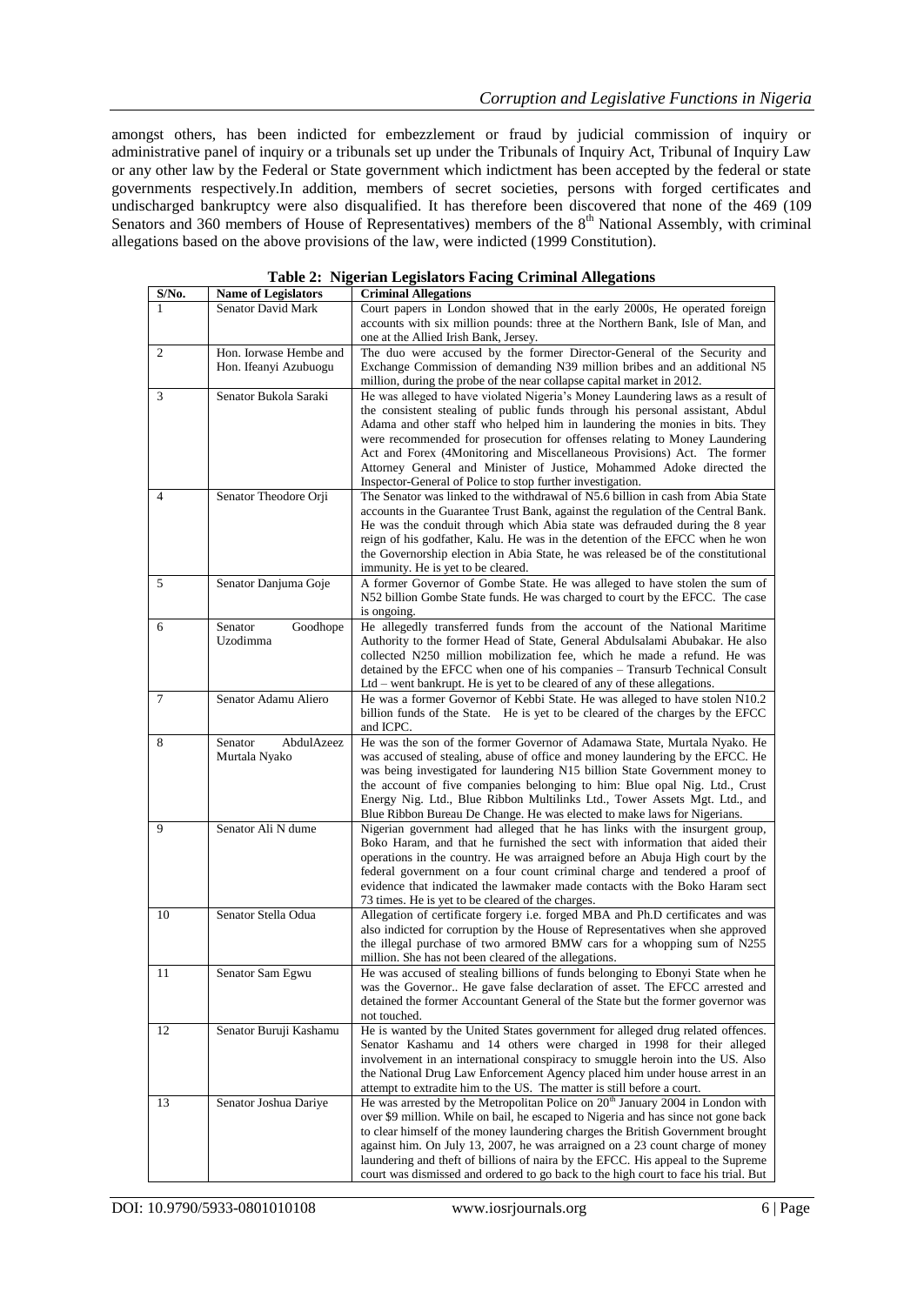|    |         |           | he headed to the Senate to make laws for Nigerians.                                |
|----|---------|-----------|------------------------------------------------------------------------------------|
| 14 | Senator | Abdullahi | He was a former Governor of Nasarawa State. He was arrested by the EFCC in         |
|    | Adamu   |           | 2010 over allegation of fraudulent award of contracts and stealing of public funds |
|    |         |           | estimated at N15 billion. He was arraigned by the EFCC on a 149 count charge       |
|    |         |           | of fraud, he made several attempt to the courts to drop the charges against him    |
|    |         |           | but to no avail. He is also in the senate making laws for Nigerians.               |

**Source:** Politico Magazine, 29<sup>th</sup> June, 2015, page 21-28

Table 2 contained the names of some of the Nigeria's  $8<sup>th</sup>$  National Assembly members, inaugurated on the  $9<sup>th</sup>$  of June 2015, whose previous actions fall within the provision of Section 66(1 a-i), i.e. they are facing criminal and sundry charges which cast doubts on their integrity.

### **X. Corruption and Budget Padding**

Budget Padding has various meanings attach to it. Padding is defined as using soft materials to give comfort or dishonestly make bills more expensive than they should be (Drenkat, 2016). Padding also means making the budget proposal larger than the actual estimates for the project. This is done either by increasing a project's expenses or decreasing its expected revenue. The goal of project padding is to get approval committee to grant artificially high level of funding to the budget maker'sproposed project. The issue of Budget Padding came to view when the Presidency of the Federal Republic of Nigeria accused the 8<sup>th</sup> National Assembly of Padding its 2016 Budget with N500 billion, far above the revenue projection and built-in deficit, thus making it impossible for the President to implement the budget, going by the country's economic downturn. Apart from padding the budget, the Law-makers were also alleged to have included projects such as the provisions of boreholes, town halls, foot ball pitches as their constituency project to b e funded by the Federal Government (Williams, 2016).

The erstwhile Chairman, House Committee on Appropriation, Representative Abdulmunini jibrin, who was sacked by the leadership of the House, blew the whistle on padding the budget and stated that the padding was done after the President signed the bill into law. Abdulmumini alleged that ten (10) House of Representative Committee Chairmen padded their respective committees budget to the collective tune of N280 billion. He further stated that the Speaker of the 8<sup>th</sup> Assembly, Honourable Yakubu Dogara and three other principal officers unduly pressurized him to appropriate additional N40 billion constituency projects arbitrarily and disproportionately in their favour (Drenkat, 2016). Reacting to the allegation of Honourable Abdulmumini Jibrain,, former President Olusegun Obasanjo stated that Jibrin's allegation of padding has finally vindicated him, when he said that rogues and armed robbers were in the national and state houses of assembly. The former president therefore advised President Muhammadu Buhari to be wary of the law makers and that Nigerians should vote credible people into parliament (Williams, 2016).

While in Riyadh, Saudi Arabia, President Muhammadu Buhari vowed that those involved in the padding of the 2016 budget will be verily punished, because the unauthorized alterations had completely changed the document from the one presented to the Assembly:."

The culprits will not go unpunished. I have been a Military Governor, Petroleum Minister, and Military Head of State and headed the Petroleum Trust Fund. Never had I heard the words "budget pladding." Our Minister of Budget and National Planning did a great job with his team. The Minister became almost half of his size during the time, working night and day to get the budget ready, only for some people to pad it. What he gave us was not what was finally being debated. It is very embarrassing and disappointing. We will not allow those who did it to go unpunished (Williams, 2016).

On his return from Saudi Arabia, President Muhammadu Buhari deployed twenty-two (22) directors from, the various budget units of the concerned ministries, departments and agencies were deployed. The former Budget Officer of the Federation was also removed (Williams, 2016).

#### **XI. Conclusion**

The study has proved that the Senate and House of Representatives chambers were deeply corrupt. This has been attested to by the activities of their various leaderships and committees. While the leaderships were involved in fraud, contract scam, embezzlement and outright stealing, the members of the two houses were mainly involved in bribery and intimidations and also contract scams.

#### **XII. Recommendation**

The number of people representing Nigerians at both the lower and upper chambers of the National Assembly should be greatly trim down by amending Section 48 and 49 of the 1999 Constitution of the Federal Republic of Nigeria, whereby the members of the House of Representative shall be 109, i.e. 3 members per state and one member representing the federal capital, as against 360. While the Senate membership shall be 72, i.e. 2 Senators per State and one for the Federal Capital, as against 109 Senators. In addition, the membership of